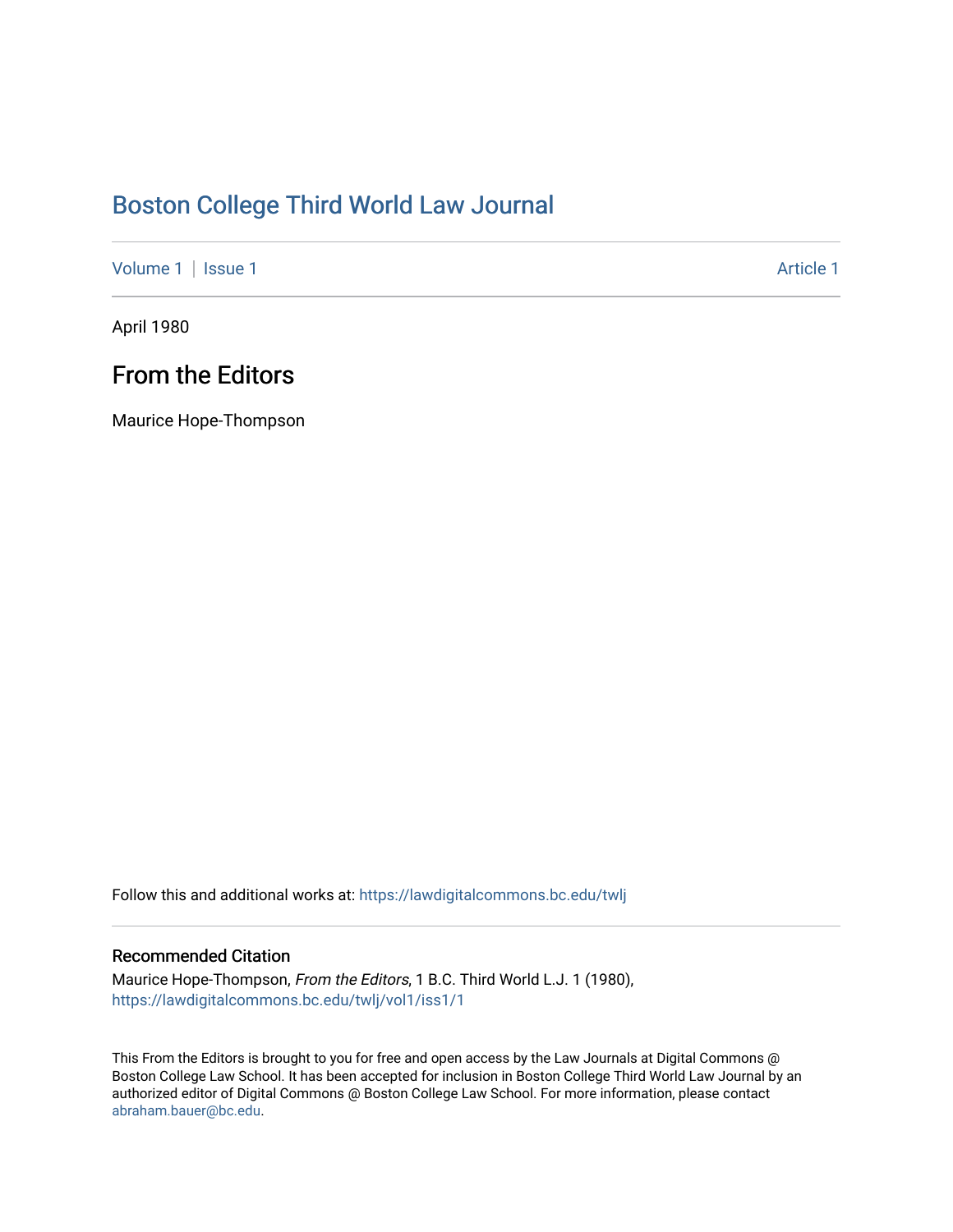We ran the distance. Today we hold aloft a proud, new Journal, our contribution to the legal literature. We created it; now you have it in your hands.

Mostly, we want to celebrate, to toast this achievement in an access of pure joy. Mostly, we want to remember the highlights--the shared energy and excitement as 35 of us from the Asian-American, Black American, and Latino law student associations worked and struggled during the fall of 1979 to establish the Boston College THIRD WORLD LAW JOURNAL. It was the first time in the 50-year history of the law school that the three groups had come together to work on anything so lofty, and what was particularly moving was to see the barriers that separated us disappear.

In our quest for recognition from the law school, we prepared a memorandum in which we noted, gratefully, that the number of Third World students--Asians, Blacks, Latinos and Native Americans--attending professional schools throughout the country had increased, and that Boston College Law School has been in the vanguard of this trend.

Third World people, whether here in the United States of America or elsewhere, take note of each other's activities. Something stirs within the soul of a black man when he learns that yet another African state has acquired independence. Something moves within the souls and minds of Asians and Latinos when aspirations are clarified and goals are reached. No one can certify that every event in the communities where Third World people live is "right" or "wrong"; those words are too often transferable and don't say anything about the context in which events take place.

"The political and social contexts in which change was and is taking place in the Third World--the term describes both a people and a place--have been the subject of careful examination and study," our memorandum continued. "It has long been realized that change benefits from and often is prompted by study, the examination of possibilities, scholarship and robust discussion."

We observed that while many journals and reviews purport to analyze, document and dissect Third World issues on the basis of political and social science and economics, "there is no parallel activity with respect to the legal context in which change takes place in the Third World--no journal that gives the discussion of Third World legal issues a place of centrality."

With the creation of this Journal, published in this initial type-written form with the authority of the law school, a gap in the legal literature is about to be filled.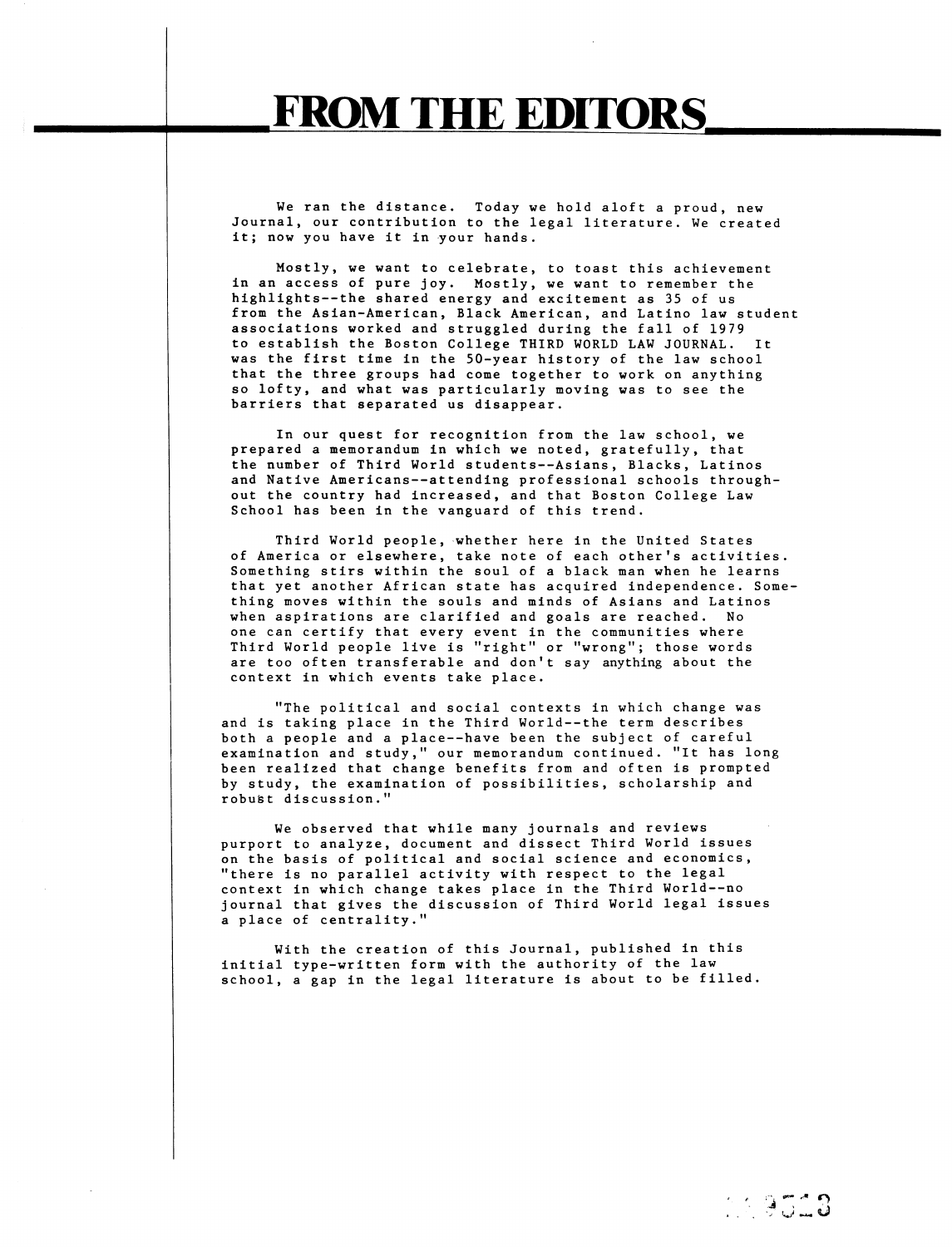The article "Toward a Definition of the term Third World" by Bernard W. Greene, one of the Journal's executive editors, attempts to fashion a definition of a much misunderstood term, and to say what the Journal means when it uses the term.

"The Third World and the Law of the Sea", our second article, discusses some of the issues being raised at the United Nations Conference on the Law of the Sea, and how the Third World countries have attempted to ensure that the resources of the ocean space benefit the poor as well as the rich nations of the world.

Finally, "Preliminary Notes on Taxation in the People's Republic of China", by Professor Jan Ching-An Ting of Temple University, is particularly well suited to our Journal; China has long been a friend of Third World countries, and often is regarded as a Third World country itself. Professor Ting's article appeared in September 1979 in the Review of Socialist Law,in the Netherlands, and his permission to use his article in our first issue of the Journal is hereby gratefully acknowledged.

On the way to these three articles, a good many other student and non-student efforts fell by the wayside. The critical questions for us to answer as we, the editors, present our first Spring issue to the world are these: .<br>Did we make good on our promise to ourselves: to create a Journal that would give front-burner treatment to the legal problems of the Third World, and to treat these problems in a scholarly manner? And did we make good on our promise to the faculty of the law school?

The faculty, in an act of faith, voted on December 19, 1979, "to support the publication" of our Journal in an "intramural, non-printed form". Foreseen by the faculty was our slow evolution into print. "The faculty support", said a memorandum from Dean Richard G. Huber, "reflects its serious interest in fostering student writing experiences of an extensive nature." Recognized was the fact that "no quality is more essential to a lawyer than the ability to write well- concisely, clearly and comprehensively."

We feel that we can, with some advised qualification, answer both questions affirmatively. (We'll dare to make a claim that the qualifications are privileged information. That is an irritant to those who insist that they have a right to everyman's evidence, but we doubt that you our readers wish to listen to us as we agonize over the many disappointments we suffered on the journey to the print shop.)

Instead, we wish to state that we have made a modest first step. We expect you to be critical of our effort. We hope you will find the information we have presented useful. A good corps of students already are planning for the next issue. A larger issue is planned, and there will be

 $\overline{2}$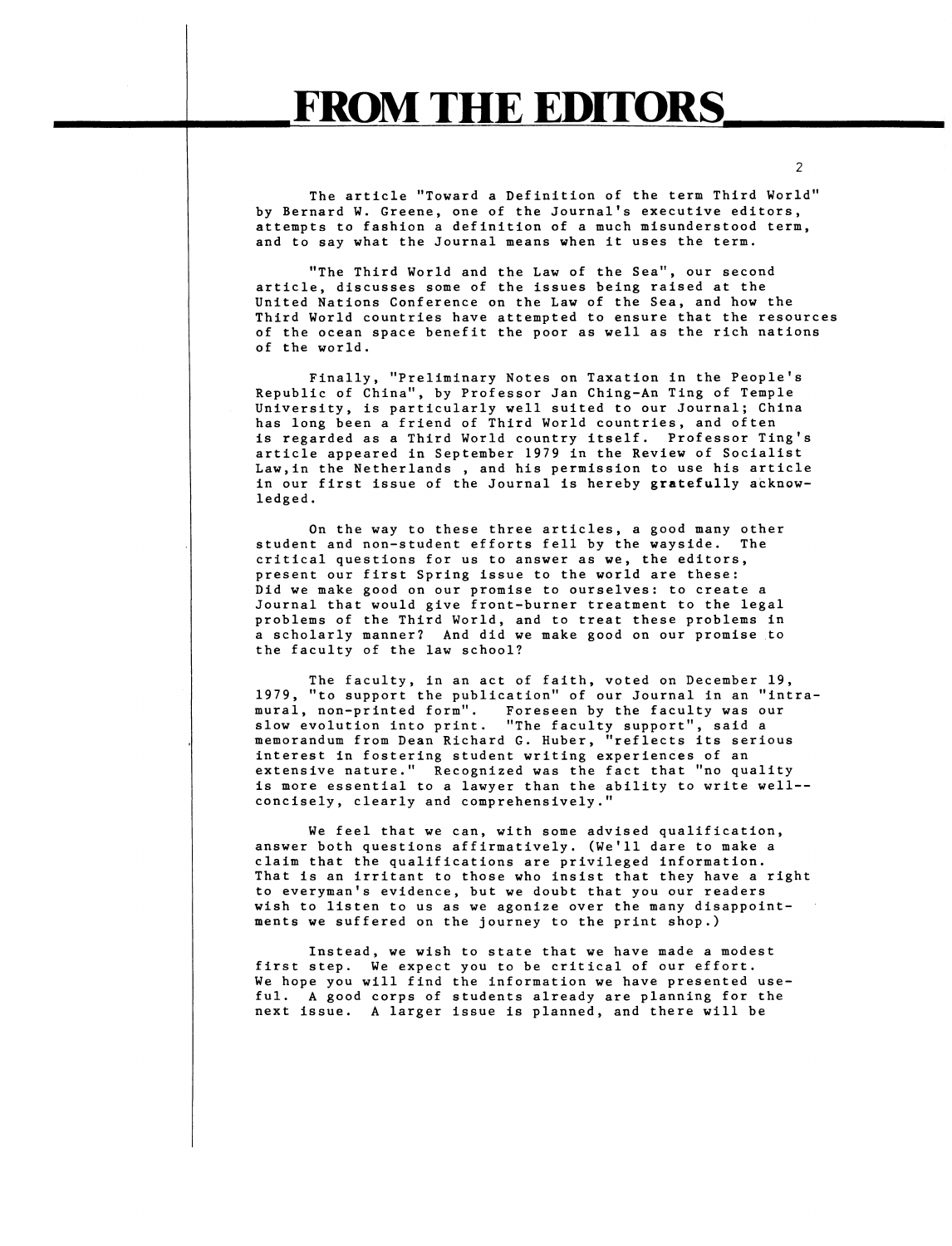improvements all along the way. In the.meantime, we present 3 our best to you with this Volume I, Number 1, and wish to acknowledge our gratitude to the many persons who helped us.

Special thanks to Peter Lee, president, Asian-American Law Students Association; Dianne Wilkerson-Mills, president, Black American Law Students Association, and Antonio Lopez, past president, Latino Law Students Association.

Thanks to Professor Charles Baron and the members of the Publications Committee of the law school, who put us through our paces as we sought to establish the law Journal.

Thanks to the faculty for its support for the idea of the Journal, and for encouraging us.

Thanks to Lecretia Pab5n, Marjorie Reyes, Mary McMillan, Anne C. Peters, and Betty Capstick for their help.

Thanks to interested outsiders who took a look at some of our original articles; M.J. Carbonara, Elijah Legwaila.

Thanks to our faculty advisors for their constant help and advice: Arthur Berney, Robert Berry, Leslie Espinoza, James Houghteling, Ruth-Arlene Howe, and Russell Murphy. (Best wishes to Mr. Murphy as he leaves for Suffolk University.)

We are grateful for help received from our external advisors: Wayne Budd, José Espinoza, Vivian Huang, Richard Koo, Walter Prince.

Thanks to the Student Division of the American Bar Association for financial help, and to Adrienne Lynch and Dan Malloy, recent division executives.

For advice freely given, we thank Dr. A.O. Adede, Legal Officer, Office of Legal Affairs, United Nations Secretariat; Professor Osakwe, Tulane University Law School.

Thanks to the attorneys who helped us in our "simulation" sessions as we prepared to meet with the Publications Committee.

Thanks to our principal typist, Carole Raymond.

Thanks to all the students who toiled, especially in the fall, to get us going as a Journal: Francisco Alvarez; Carl Anderson; Linda Aristondo; Pilar Bosch-Malone; Russell Chin; Manuel Crespo; Arun Das; Phillip Davis; Julio Garcia; Alina Gonzalez; Ok-Hoo Hanes; Cecil Hunt; Bernice Jee; Daisy Jordan; Mercedes José; Peter Lee; Ronald LeGrand; Antonio Lopez; Miguel Mendizabal; Fradique Rocha; S. Anita Ryan; Terry Saunders; Henry Vázquez; Ted Wellington; Allan Wong; Steven Wright, Imelda Ying, and new executive editor Bernard Greene.

Late in the fall, we also welcomed the help of Jason Kent, a staff member of the Boston College Law Review; Helen Avila, who also typed some of our final copy; and Richard